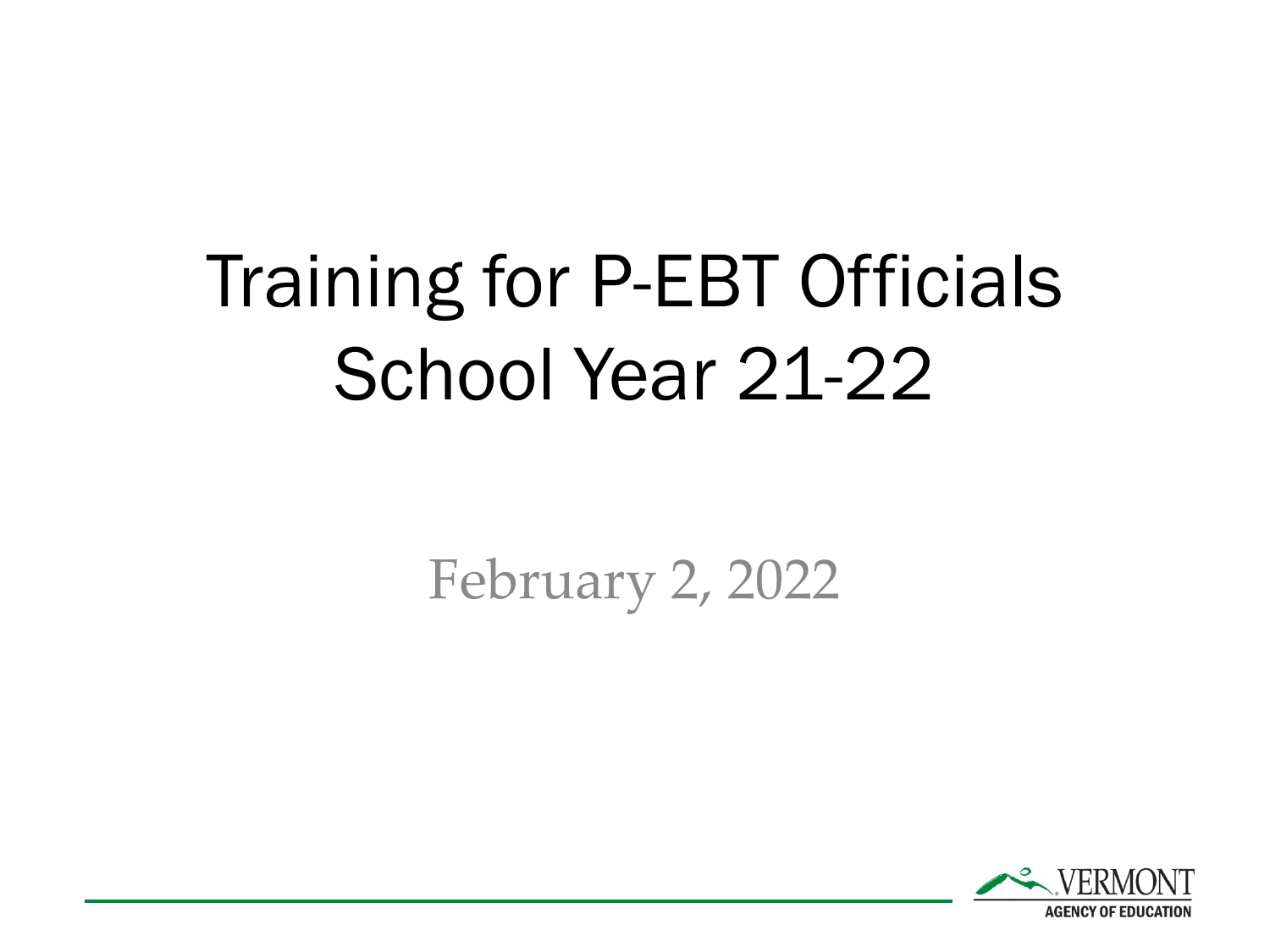# Today's Topics

- Basics of P-EBT
- Overview of SY21-22 P-EBT – Differences from SY20-21, Summer 2021
- Roles and responsibilities
- P-EBT Admin Funds
- What to do now

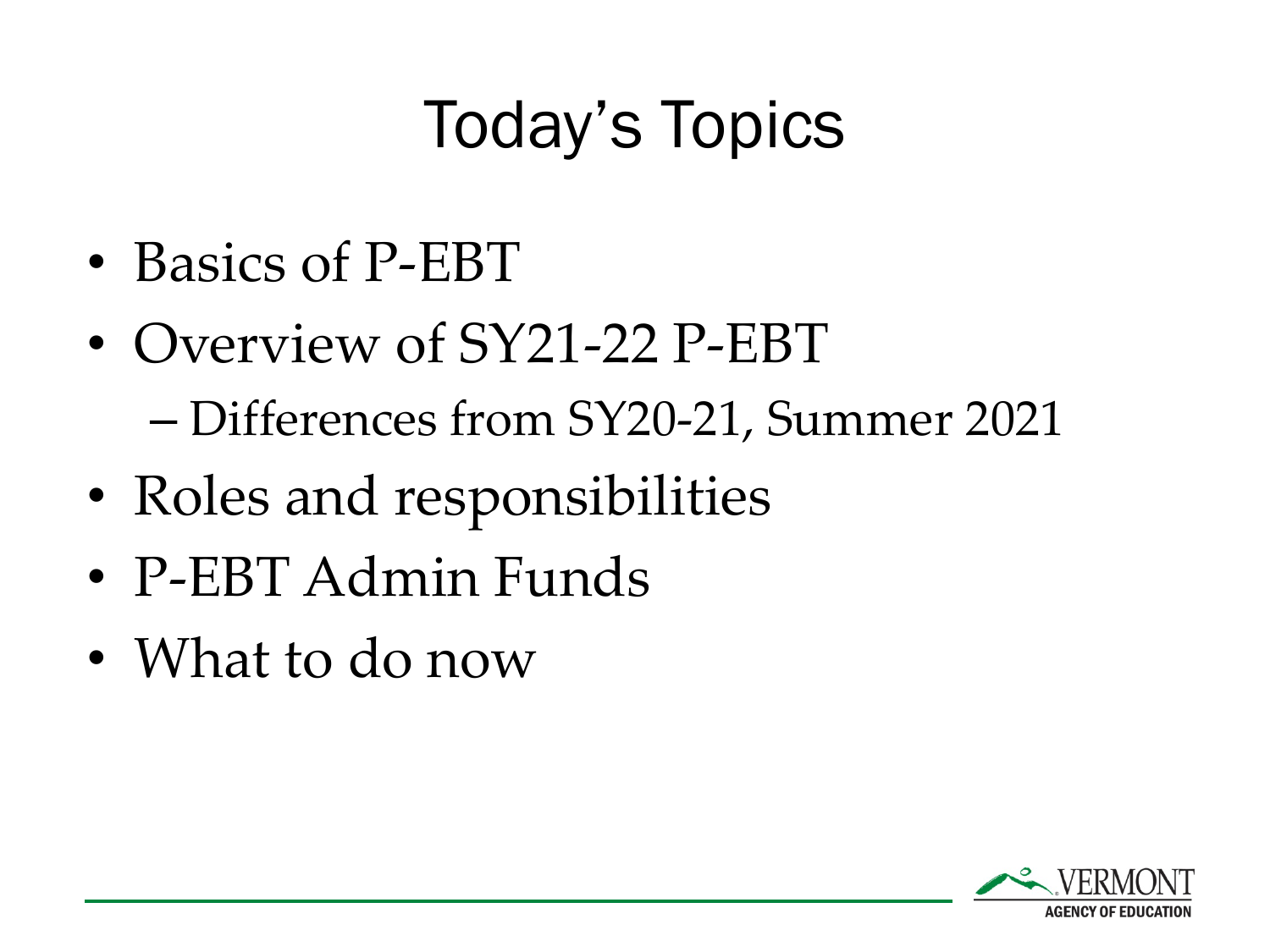### Basics of P-EBT

- Electronic Benefit Transfer (EBT) Card issued to Head of Household with eligible students
- Value on card is meant to make up for the value of free meals students would have received at school if not for COVID
- Can be used to buy food anywhere EBT cards are accepted
- Federal program, implemented by State with significant assistance from schools

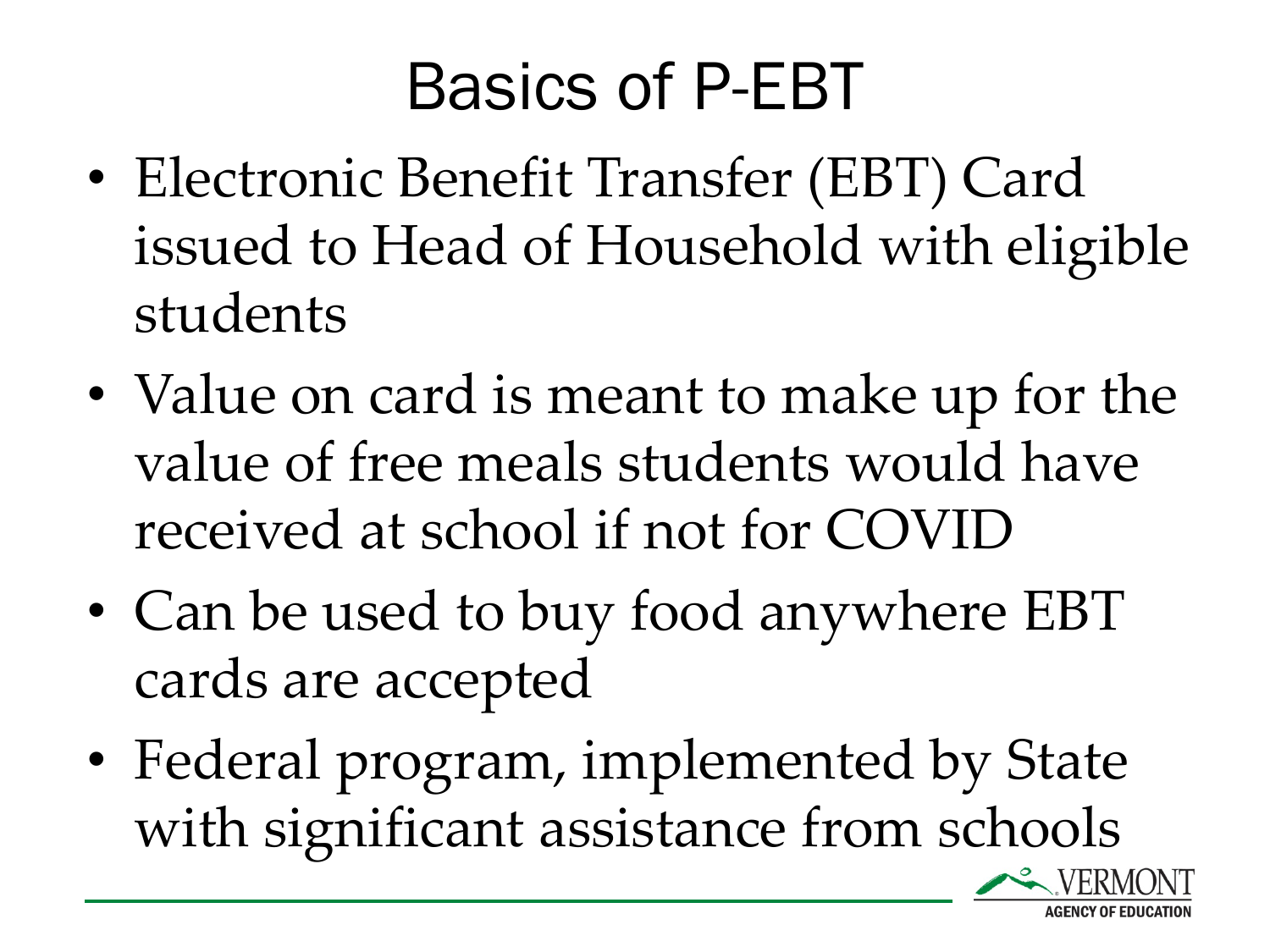# SY 21-22 P-EBT

- School building must be determined eligible first
	- Normally participates in the National School Lunch Program (NSLP)
	- 5 consecutive days of reduced attendance qualifies the building to meet this requirement for the rest of the school year
- Monthly benefit amount (TBA) issued to eligible students
- Eligible Students
	- Eligible for Free/Reduced Meals AND
	- Had any COVID-related absence or impacted by COVID-related school closure in that month

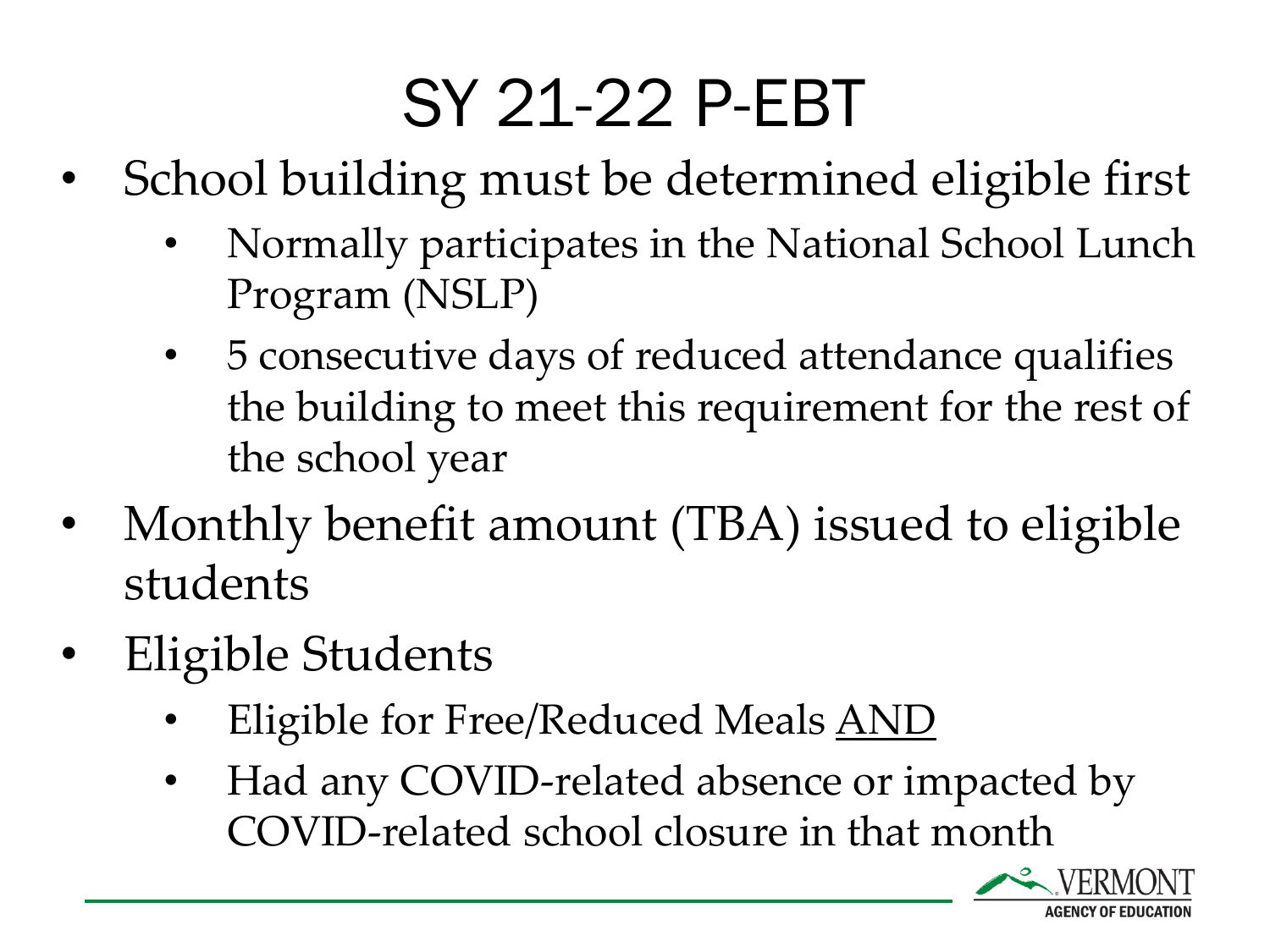# Differences from Prior Years

- One benefit level per-month for all eligible students
	- No tracking of hybrid vs. fully-remote
	- No tracking of # of days each student was absent. One or more COVID-related days absent per month qualifies the student for that month.
- Households not already qualified for Free and Reduced meals can submit an application at any point in the school year and become eligible for benefits for the full year

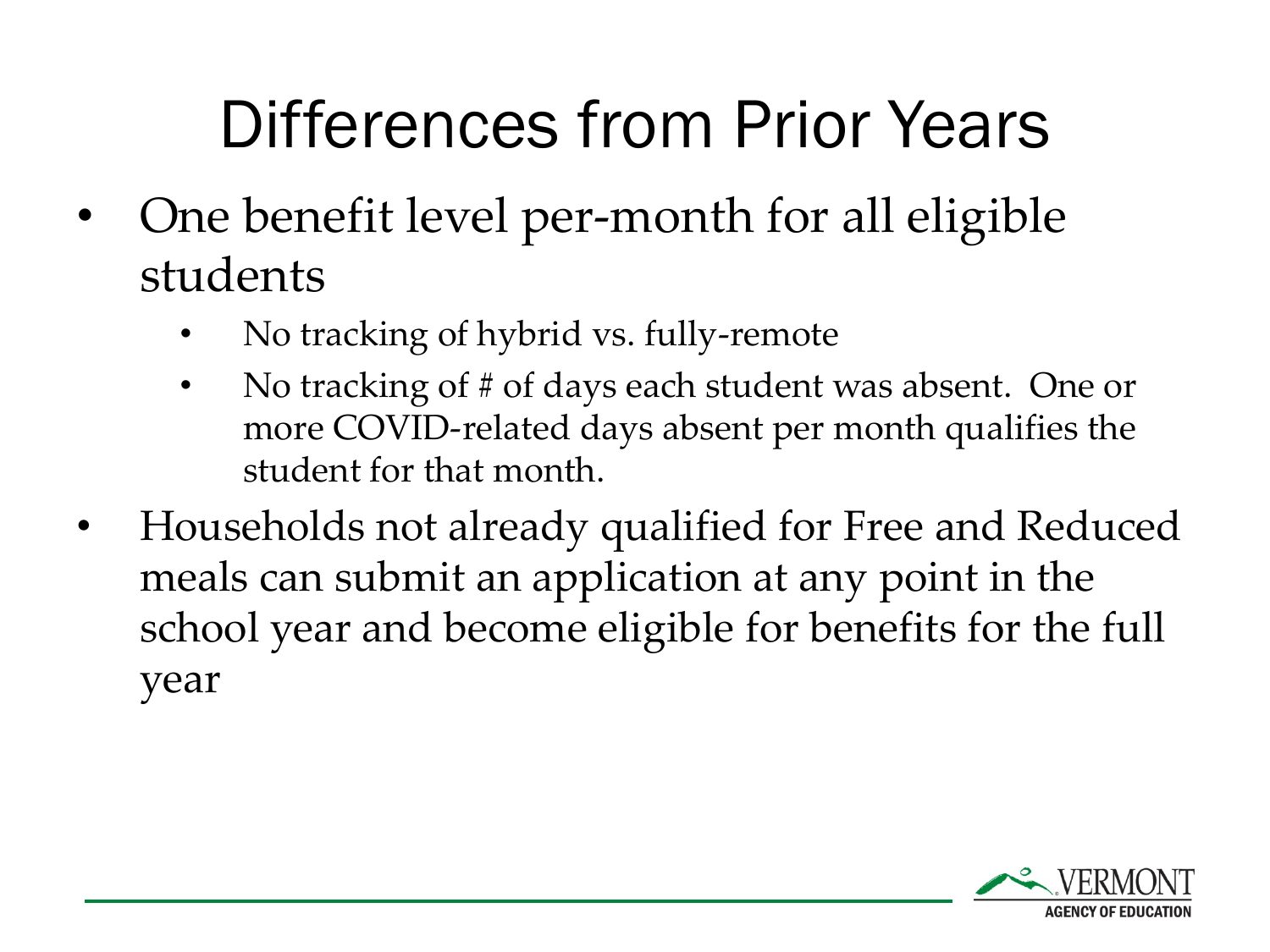# Roles and Responsibilities

#### School Food Authority (SFA)

- Send template letter & FAQs or equivalent communication to households
- Determine date that each school building became eligible
- Determine Head of Household for eligible students, if unclear
- Gather data on eligible students (FRL & Absences/Closures) into template spreadsheet provided by AOE/DCF two times (Sept.- Jan. and Feb. – June)
- Submit template spreadsheet to AOE using Electronic File Transfer (EFT) system
- Respond to DCF/AOE if contacted with questions about individual students
- Report address changes or corrections needed to AOE/DCF
- The Superintendent should appoint a P-EBT official to manage this work, but work may be shared among administrators, data managers, determining officials, food service directors and outreach staff.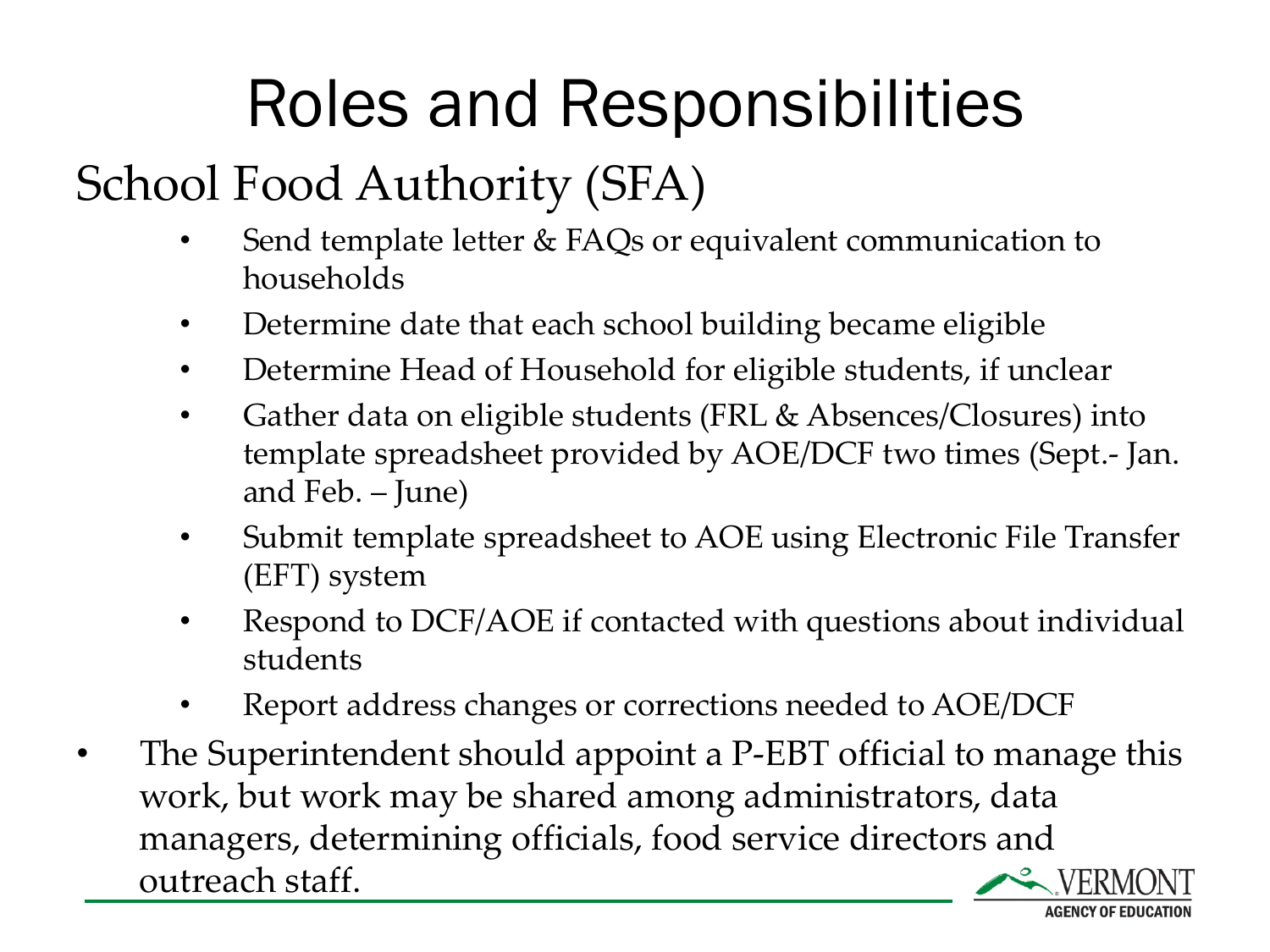# Roles and Responsibilities

- Agency of Education (AOE)
	- Provide training and templates to SFAs to communicate with households
	- Gather data from SFAs and supply to DCF
	- Respond to SFA questions about P-EBT
	- Coordinate between DCF and Schools when there is a question about individual student eligibility
	- Ensure that all eligible schools report data
	- Distribute P-EBT Admin funds to SFAs

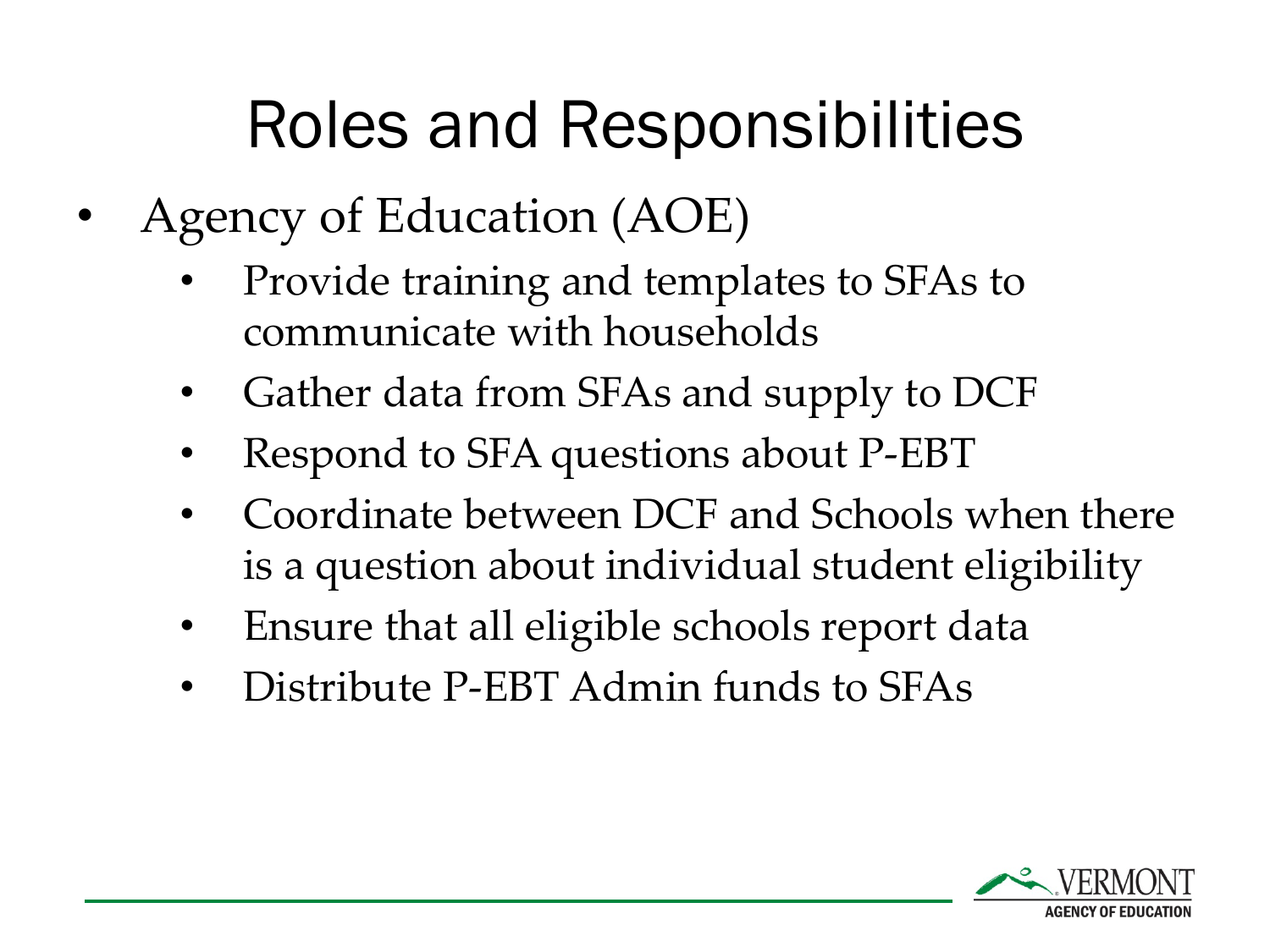# Roles and Responsibilities

- Department of Children and Families
	- Check data to ensure no duplicate children reported from multiple schools
	- Issue benefit cards to households
	- Send issuance letters to households receiving benefit
	- Issue replacement cards
	- Manage P-EBT call center to respond to individual inquires from households

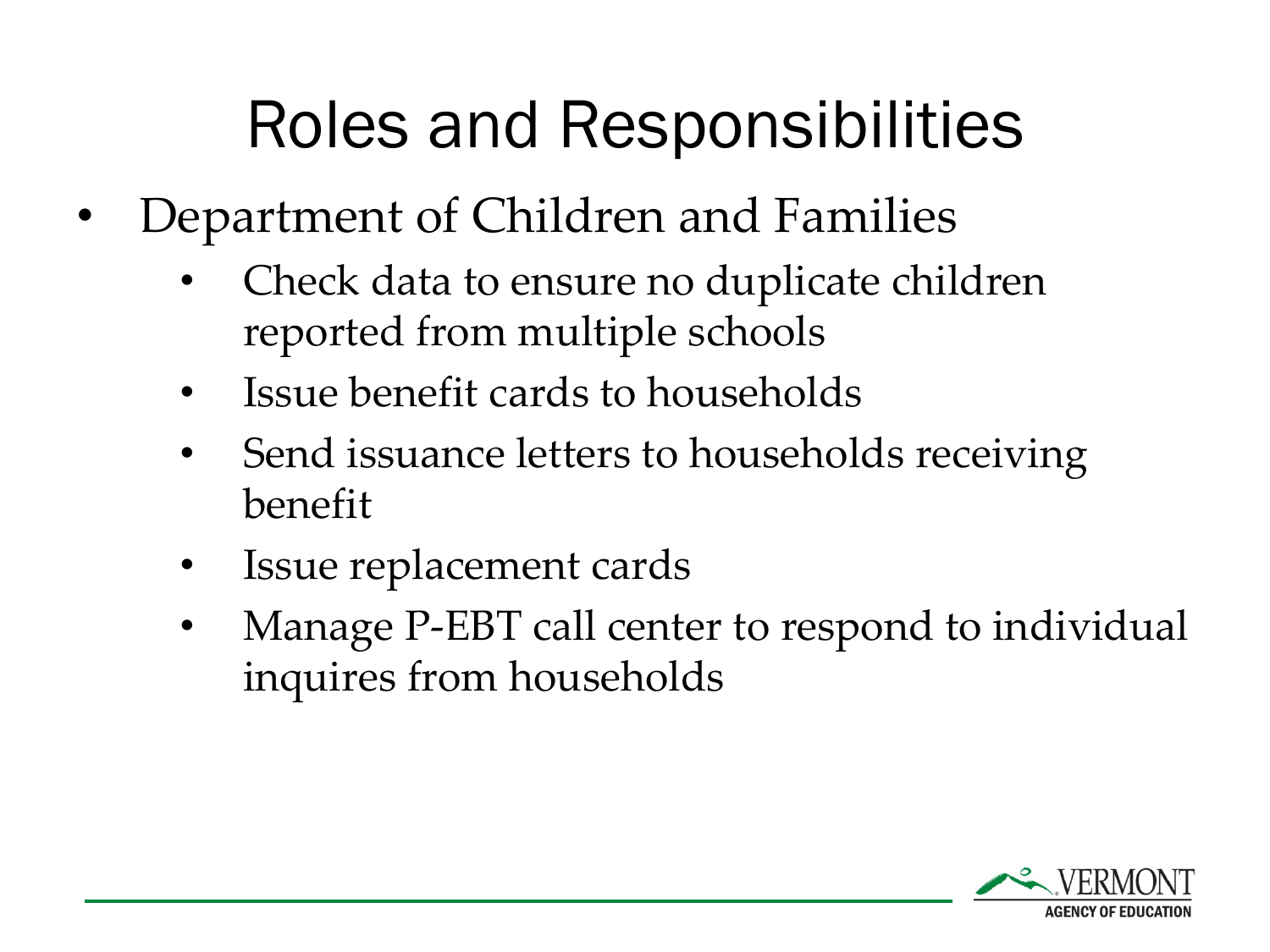# P-EBT Admin Funds

- USDA anticipates making P-EBT Admin Funds available to SFAs for costs associated with P-EBT administration
- Likely similar to last year, 2 options:
	- Streamlined amount:

|                             | <b>Streamlined</b>  |  |
|-----------------------------|---------------------|--|
| <b>Number of P-EBT</b>      | <b>Funding</b>      |  |
| <b>Eligible Children in</b> | <b>Amount</b> per   |  |
| Local Entity <sup>1</sup>   | <b>Local Entity</b> |  |
| Less than $1,000$           | \$<br>614           |  |
| 1,001-5,000                 | 3,063<br>S          |  |
| $5,001 - 1,000,000 +$       | 5,814<br>S          |  |

- Reimbursement for actual costs incurred
	- If planning to request reimbursement, set up a code to track costs now
	- Maintain documentation of costs incurred
	- Allowable costs include staff time, printing, and mailing costs

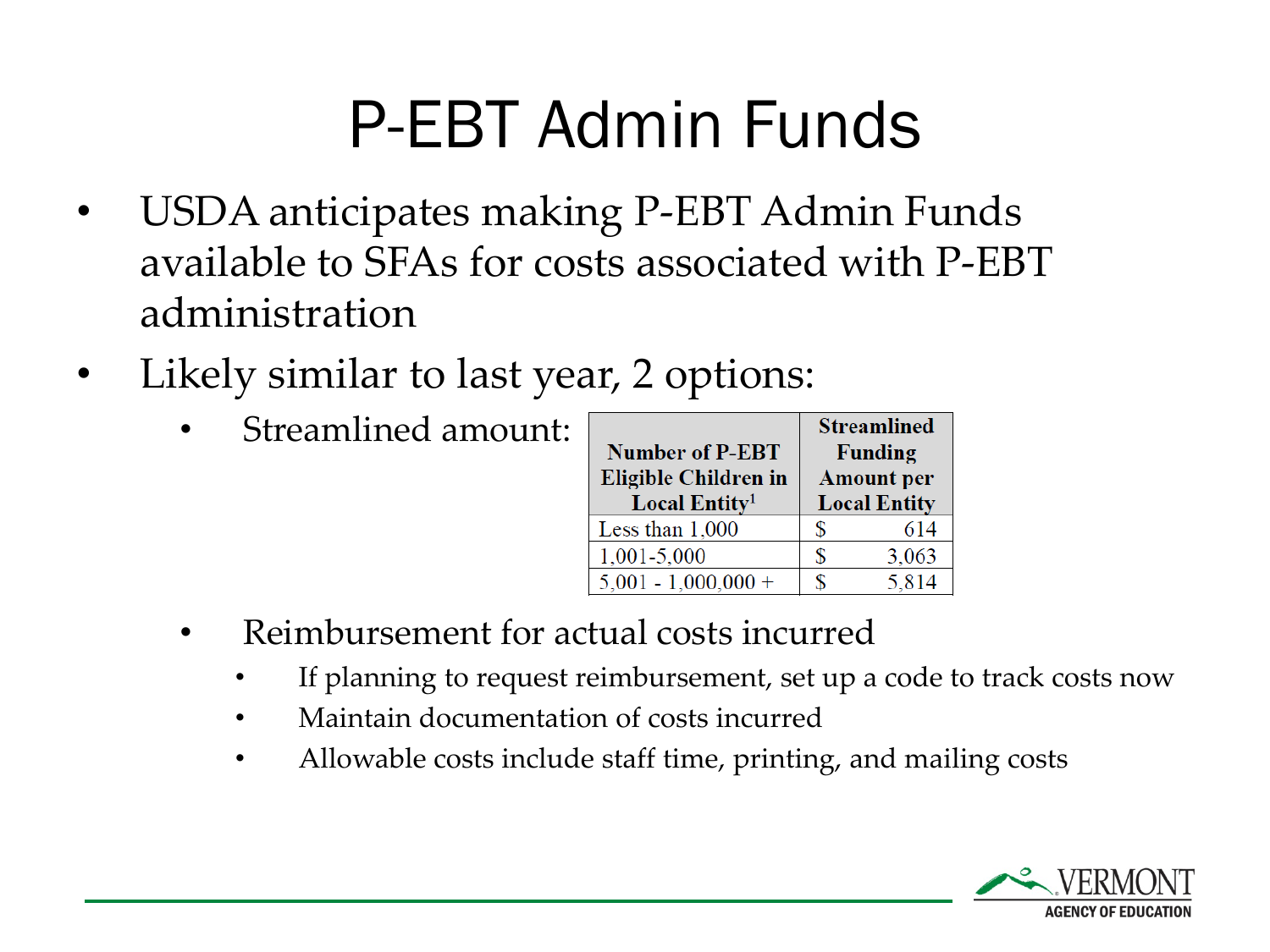### Three Requirements for P-EBT Eligibility

- **Requirement 1:** School building must be eligible because the school normally participates in NSLP and has had 5 days or more of reduced attendance or closure, due to COVID-19
- **Requirement 2:** Student must be eligible for free or reduced meals, or attend a school that normally offers CEP, Provision 2, or a Non-Pricing Program
- **Requirement 3:** Student must have missed one or more days of school due to a COVID-related reason to receive the benefit for that month
	- Closure due to COVID-related reason
	- Excused Absence for a COVID-related reason

#### **All requirements must be met for a student to be eligible for the benefit that month.**

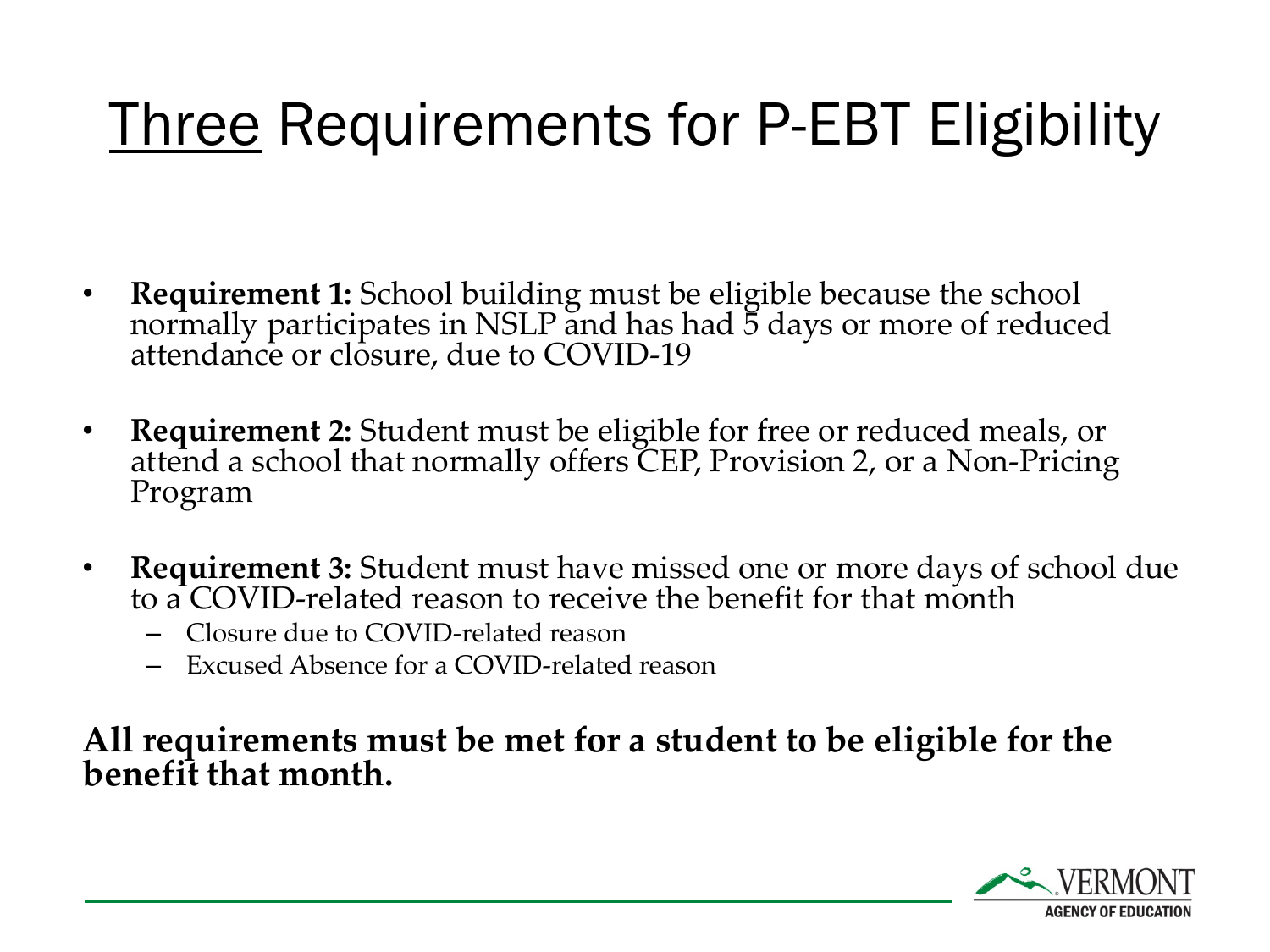### Meeting Requirement 1, Building **Eligibility**

- School must normally participate in NSLP
- School building had a closure or reduced attendance for a COVID-related reason for 5 days or more
	- One or more student absences due to COVID constitutes reduced attendance\*
	- The first day of the 5-day period is the date that the school building becomes eligible
	- For most schools, this will have happened in September 2021
	- Absences before the 5-day period are not eligible for P-EBT
	- August 2021 was covered with Summer 2021 P-EBT benefits and will not be included.

\*Updated 2/7: Different students may be absent on different days during the 5 day period – it does not need to be the same student absent all 5 days.

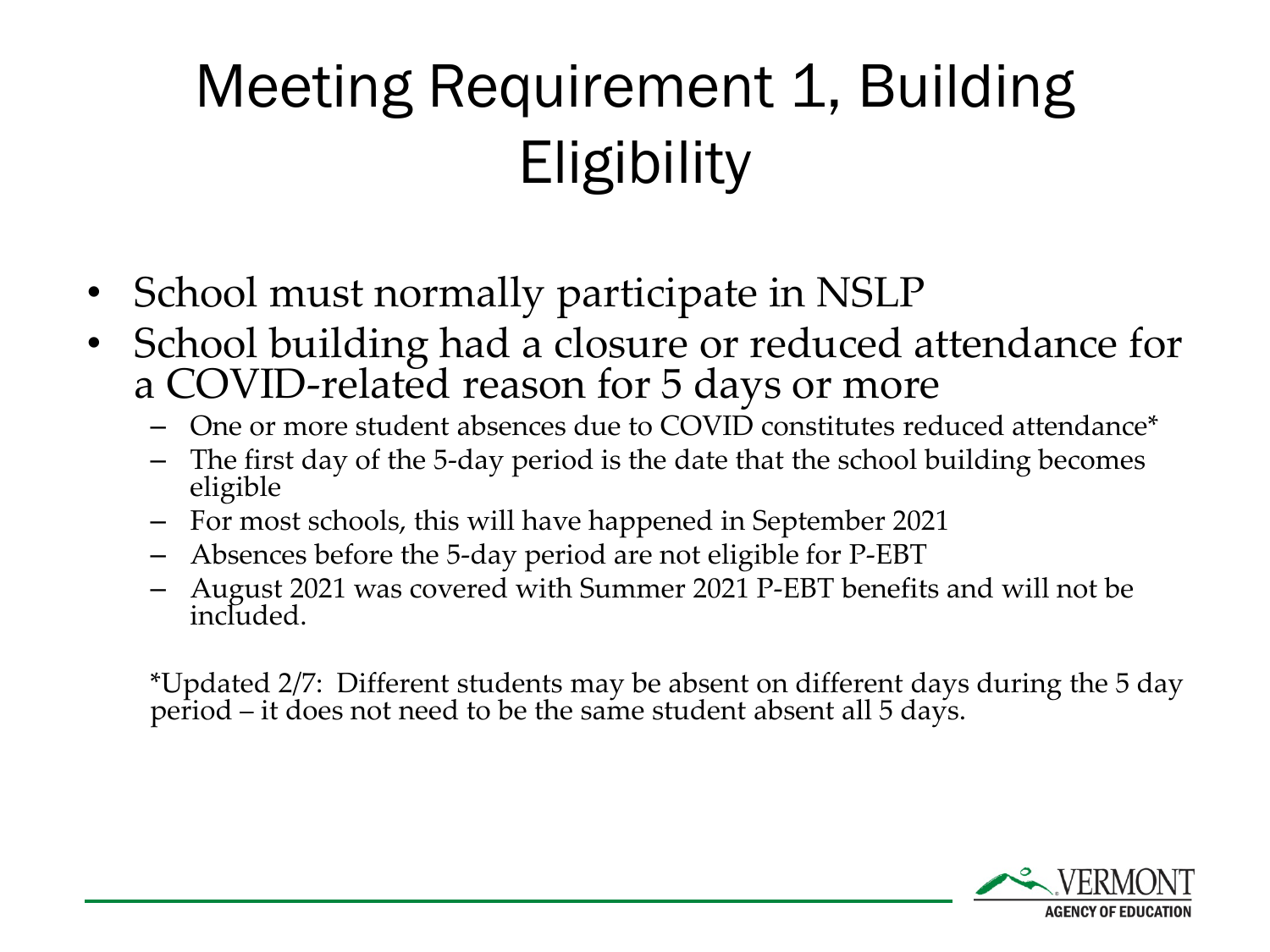#### Meeting Requirement 2, Pricing Programs

- Student was eligible for free or reduced-price meals in SY19-20, or SY20-21, either through an application or direct certification, and the household has not submitted a new application for this school year.
- Student has been determined eligible for free and reduced meals this school year because the household submitted a new application or because they were directly certified this year.
- Student transferred from CEP, Provision 2, or non-pricing program school at the beginning or partway through this school year.

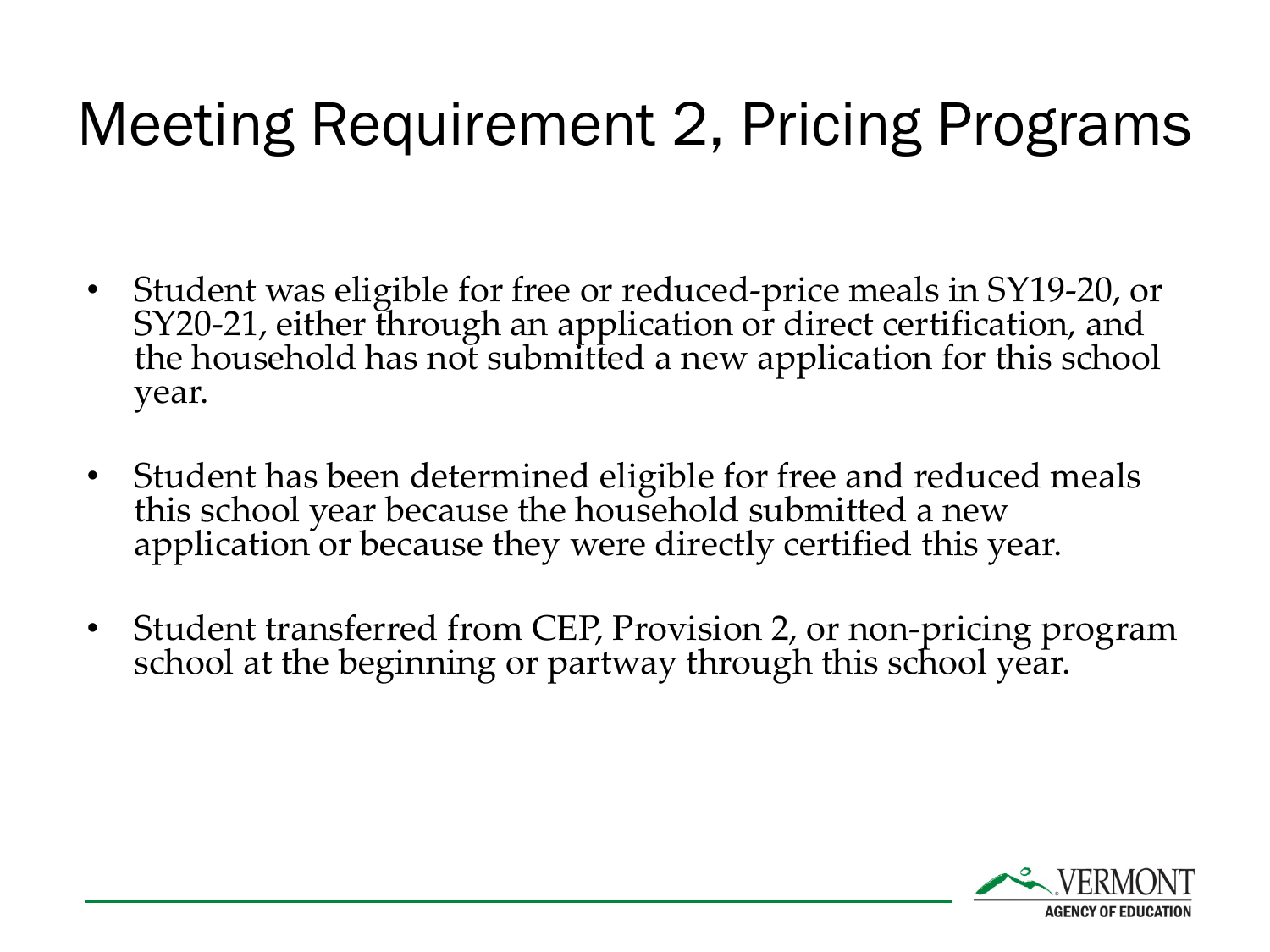### Meeting Requirement 2, CEP/Prov. 2/Non-Pricing

All students enrolled at Community Eligibility Provision (CEP), Provision 2, or non-pricing programs meet Requirement 1.

This includes:

- Schools who were operating one of these programs in School Year 19-20
- Schools who intended to start operating CEP, Provision 2, or a non-pricing program this year.
	- A letter of intent submitted prior to the start of the school year; or
	- An application in the CNPWeb system submitted prior to the start of the school year showing these options
- Does not include schools who were Provision 2 for breakfast only

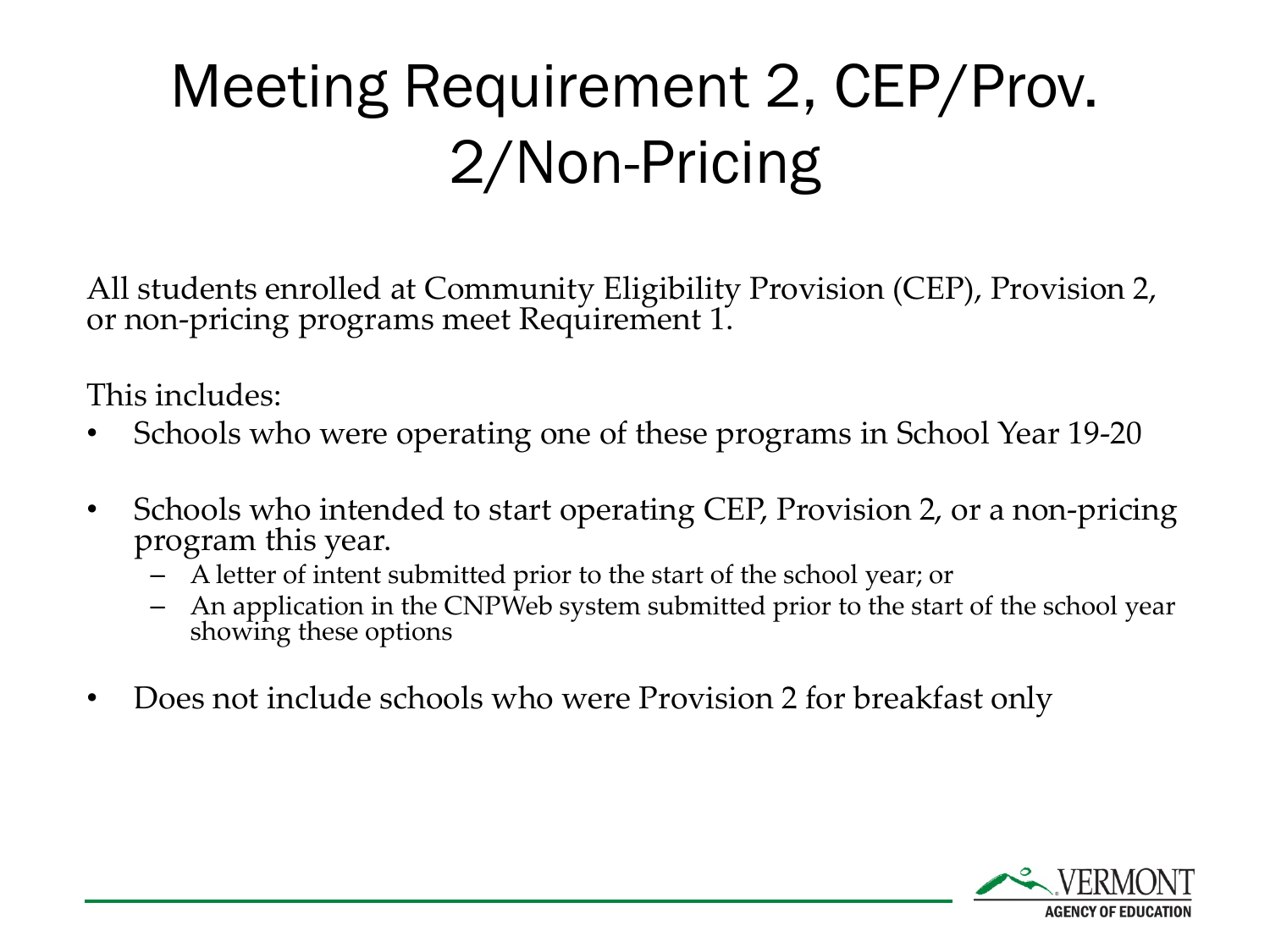# Meeting Requirement 3

To be eligible for the P-EBT benefit in a particular month, the student must have:

- Had an excused COVID-related absence OR
- Been impacted by a school or classroom closure for a COVID-related reason
- Schools will report whether or not a student was eligible for the P-EBT benefit each month (Yes/No)

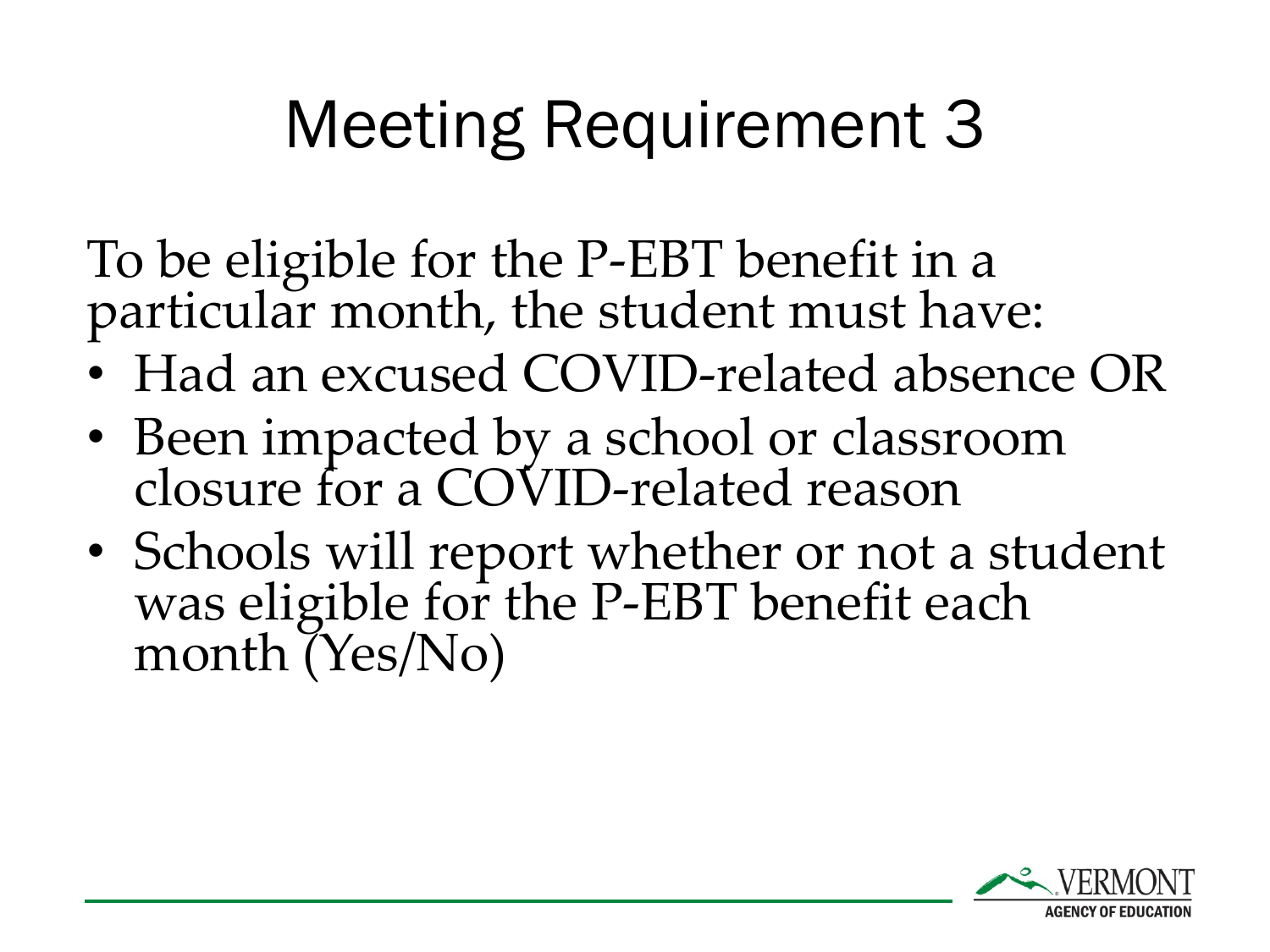# Groups Not Eligible for P-EBT

- Students at schools not participating in the NSLP prior to COVID
	- Exception for schools who can show they intended to participate this year
- Students who un-enrolled from school to enroll in Home Study
- Children not in school (younger siblings, left school)

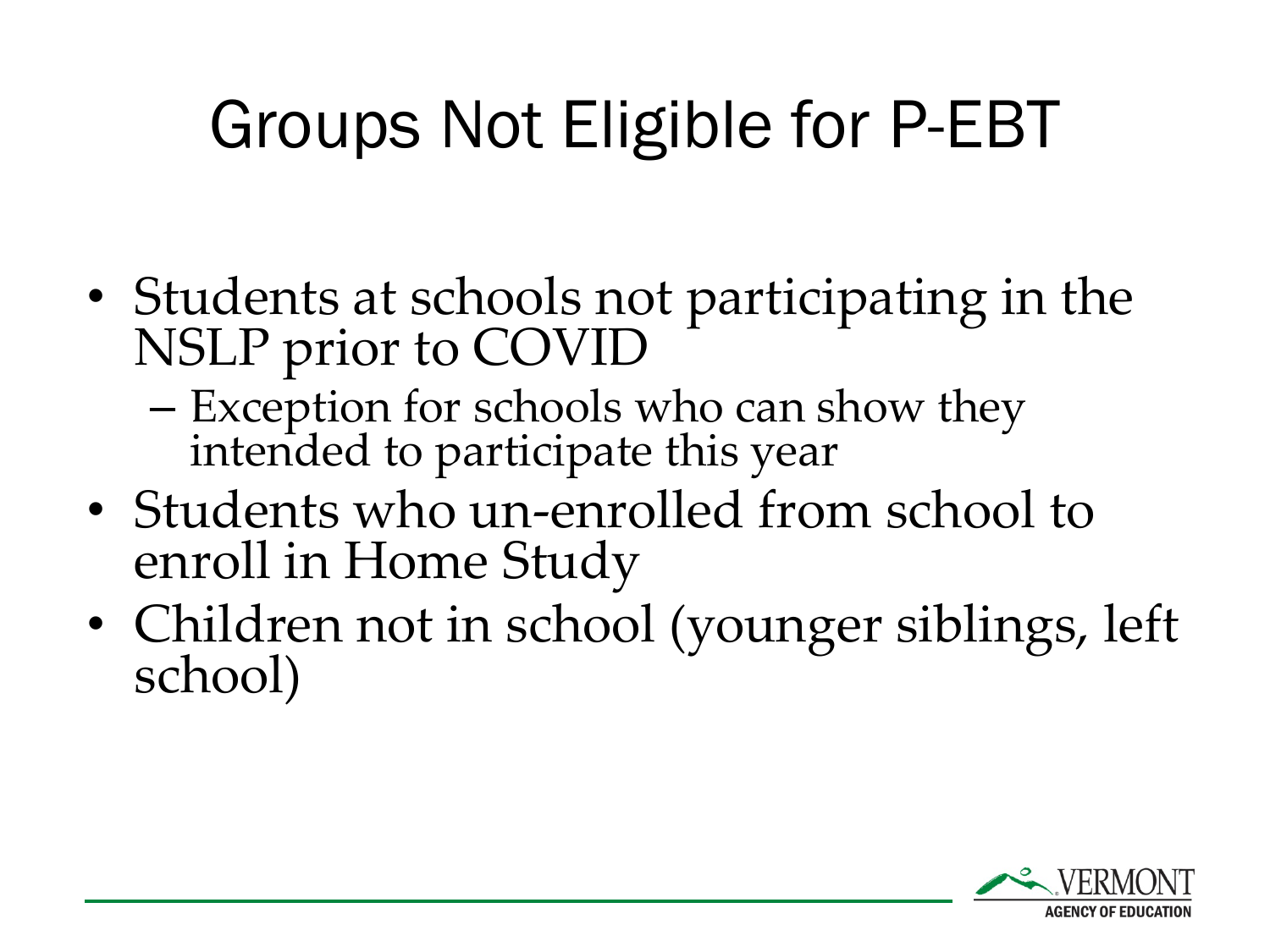### What to Do Now

- Determine who will be the P-EBT Official and who will be involved in each step of the process
	- Determining Officials, Data Managers, Food Service Director, Administrative staff, Outreach/Liaison staff, etc.
	- Ensure that each person understands their role and what they need to do

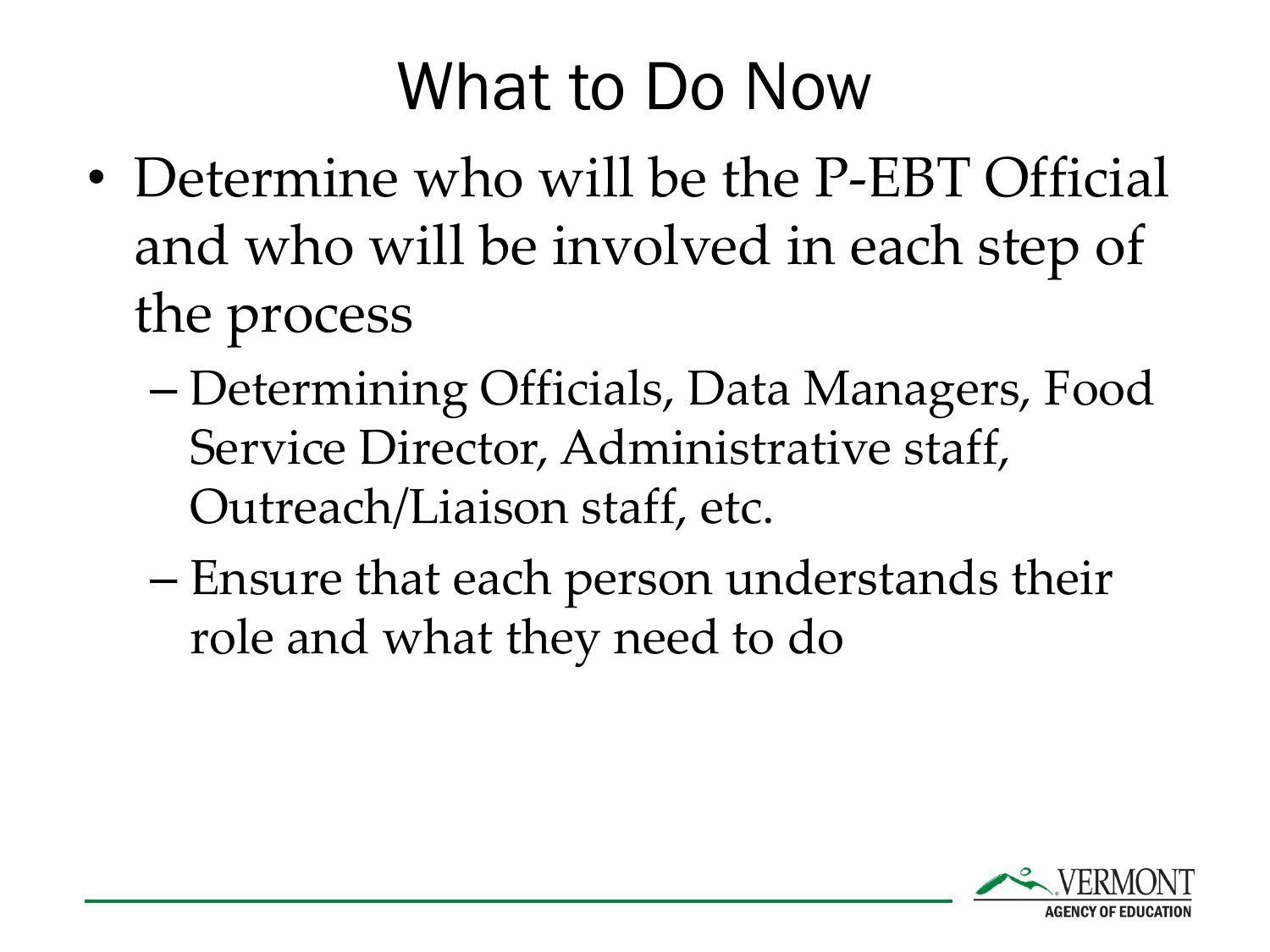### What to Do Now

- Determine the date that each building became eligible
	- 5 consecutive days of closure or reduced attendance\* because of a COVID-related

reason

\*Reduced attendance means one or more students absent for a COVID-related reason

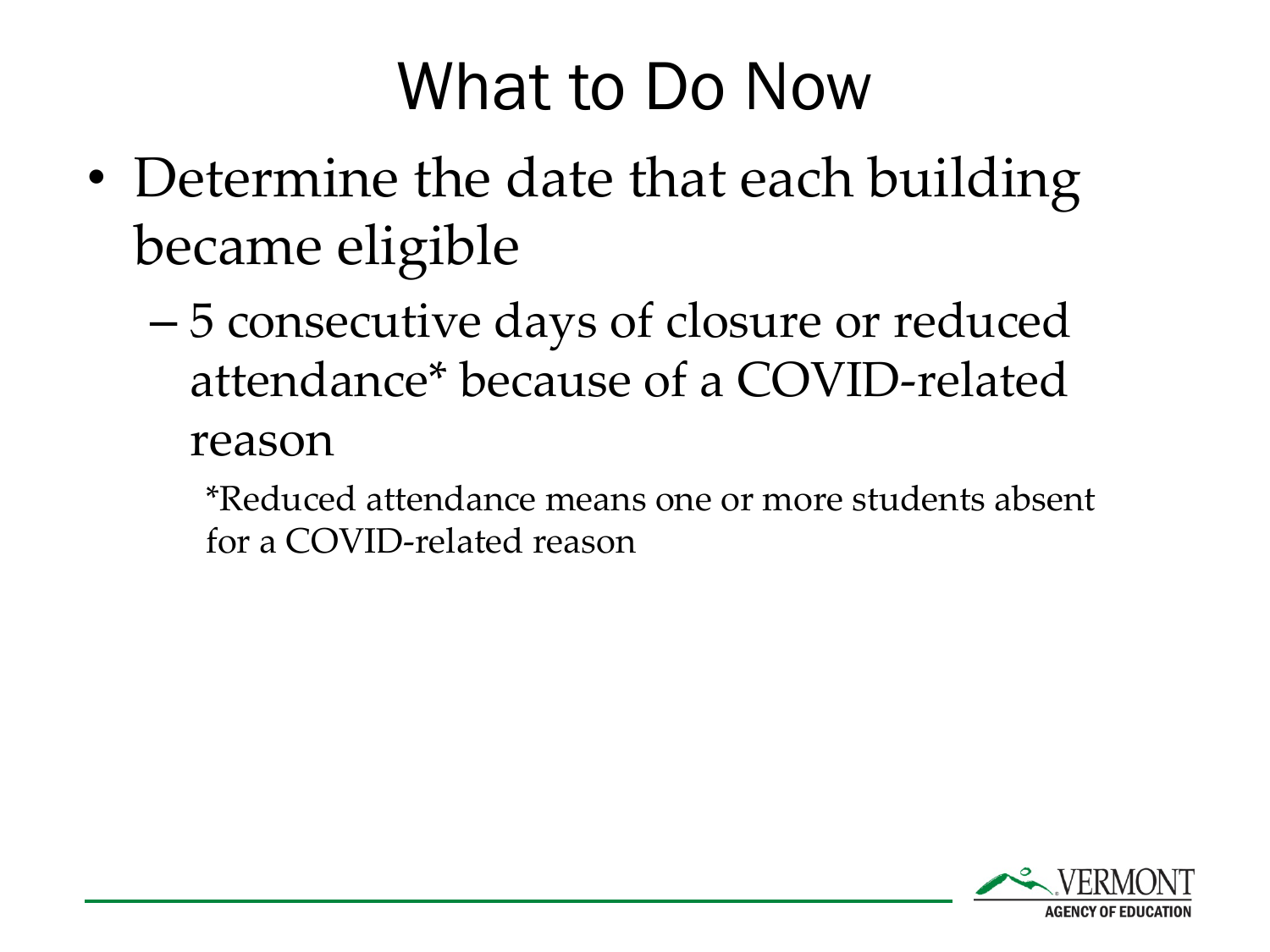### What to Do Now

- Prepare to send template P-EBT letters to households
	- Template letter will be available by Feb. 7
	- Translations will be available in the following languages: Arabic, Burmese, Dari, French, Karen, Kirundi, Nepali, Simplified Chinese, Somali, Spanish, Swahili, Vietnamese, Bosnian, Gujarati, Hindi, Kinyarwanda, Korean, Malayalam, Pashto, Portuguese, Tamil, Telugu, Urdu
		- If you need another language, please let AOE know right away!
	- Amend letter depending on whether school is normally CEP/Provision 2, or not

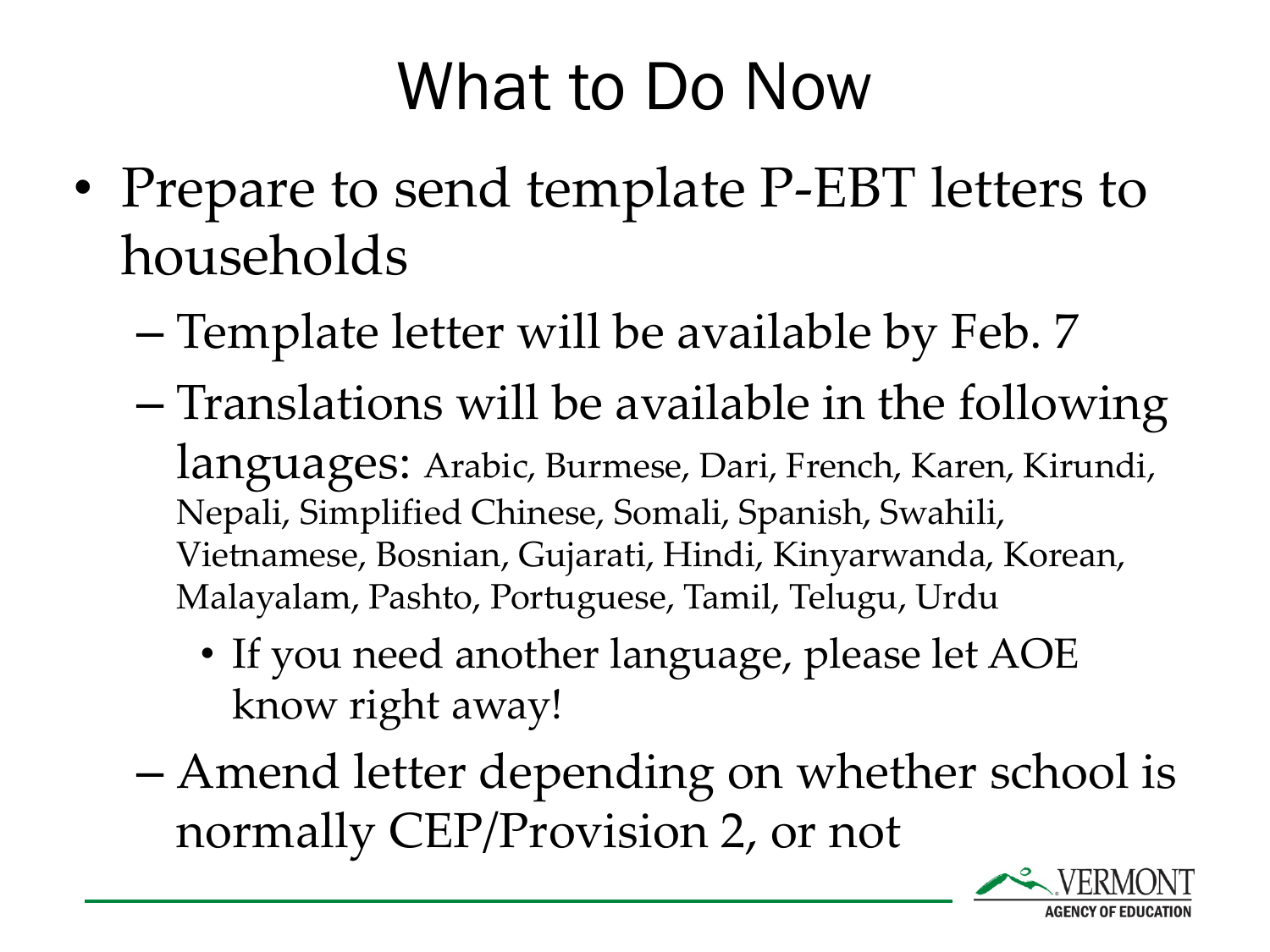

#### Dear Household,

The federal government has approved Pandemic-EBT benefits for the current school year -September 2021 to June 2022.

#### These benefits:

- Are meant to replace the value of free school meals students would have received at school.
- . Will be provided to eligible students who had an excused COVID-related absence or were impacted by COVID-related school closures during the school year. Getting free meals to eat at home during a closure or absence will not impact a student's eligibility for P-EBT.

#### [CEP or Provision 2 schools]:

Because our school typically offers free meals to all students, this makes all student eligible to get P-EBT benefits for any months:

- . They had an excused COVID-related absence, or
- . There was a COVID-related school closure.

#### [Schools that normally operate pricing programs]:

To receive the P-EBT benefit, students must either:

- 1. Have an approved free and reduced meal application on file, or
- 2. Have been directly certified for free school meals, because:
	- o the household receives 3SquaresVT or Reach Up, or
	- o the student is in foster care, homeless, migrant, a runaway, or Head Start participant.

#### $\Box$  NO APPLICATION NEEDED:

[Student name(s)] is/are eligible for free school meals based on the information we have on file. You will receive P-EBT benefits back to September 2021 for any months your student(s):

- o Had an excused COVID-related absence, or
- o There was a COVID-related school closure.

Please let us know if there are any additional students living in your household.

#### □ APPLICATION NEEDED:

If you'd like to receive the P-EBT benefit, please complete the attached application, and return it as soon as possible. If approved, you'll receive P-EBT benefits back to September 2021 for any months your student(s):

- o Had an excused COVID-related absence, or
- o There was a COVID-related school closure.

#### **REVIEW STUDENT'S INFORMATION:**

Please review the information we have on file for your student.

| Student name:      |  |
|--------------------|--|
| Head of household: |  |

Student date of birth: Mailing address:

- If the information is accurate, no further action is needed.
- . If the information is not accurate, please contact [provide contact information] no later than February 28, 2022 to correct it.

See the enclosed list of *Erequently-Asked Questions about P-EBT* to learn more about these benefits. We don't expect them to be available until late April.

Thanks for your help.

Sincerely,

#### [Signature]

In accordance with Federal civil rights law and U.S. Department of Agriculture (USDA) civil rights regulations and policies, the USDA, its Agencies, offices, and employees, and institutions participating in or administering USDA programs are prohibited from discriminating based on race, color, national origin, sex, disability, age, or reprisal or retaliation for prior civil rights activity in any program or activity conducted or funded by USDA.

Persons with disabilities who require alternative means of communication for program information (e.g. Braille, large print, audiotape, American Sign Language, etc.), should contact the Agency (State or local) where they applied for benefits. Individuals who are deaf, hard of hearing or have speech disabilities may contact USDA through the Federal Relay Service at (800) 877-8339. Additionally, program information may be made available in languages other than English.

To file a program complaint of discrimination, complete the USDA Program Discrimination Complaint Form, (AD-3027) found online at: https://www.usda.gov/oascr/how-to-file-a-program-discrimination-complaint, and at any USDA office, or write a letter addressed to USDA and provide in the letter all of the information requested in the form. To request a copy of the complaint form, call (866) 632-9992. Submit your completed form or letter to USDA by:

(1) mail: U.S. Department of Agriculture, Office of the Assistant Secretary for Civil Rights, 1400 Independence Avenue, SW, Washington, D.C. 20250-9410

(2) fax: (202) 690-7442

(3) email: program.intake@usda.gov

This institution is an equal opportunity provider.